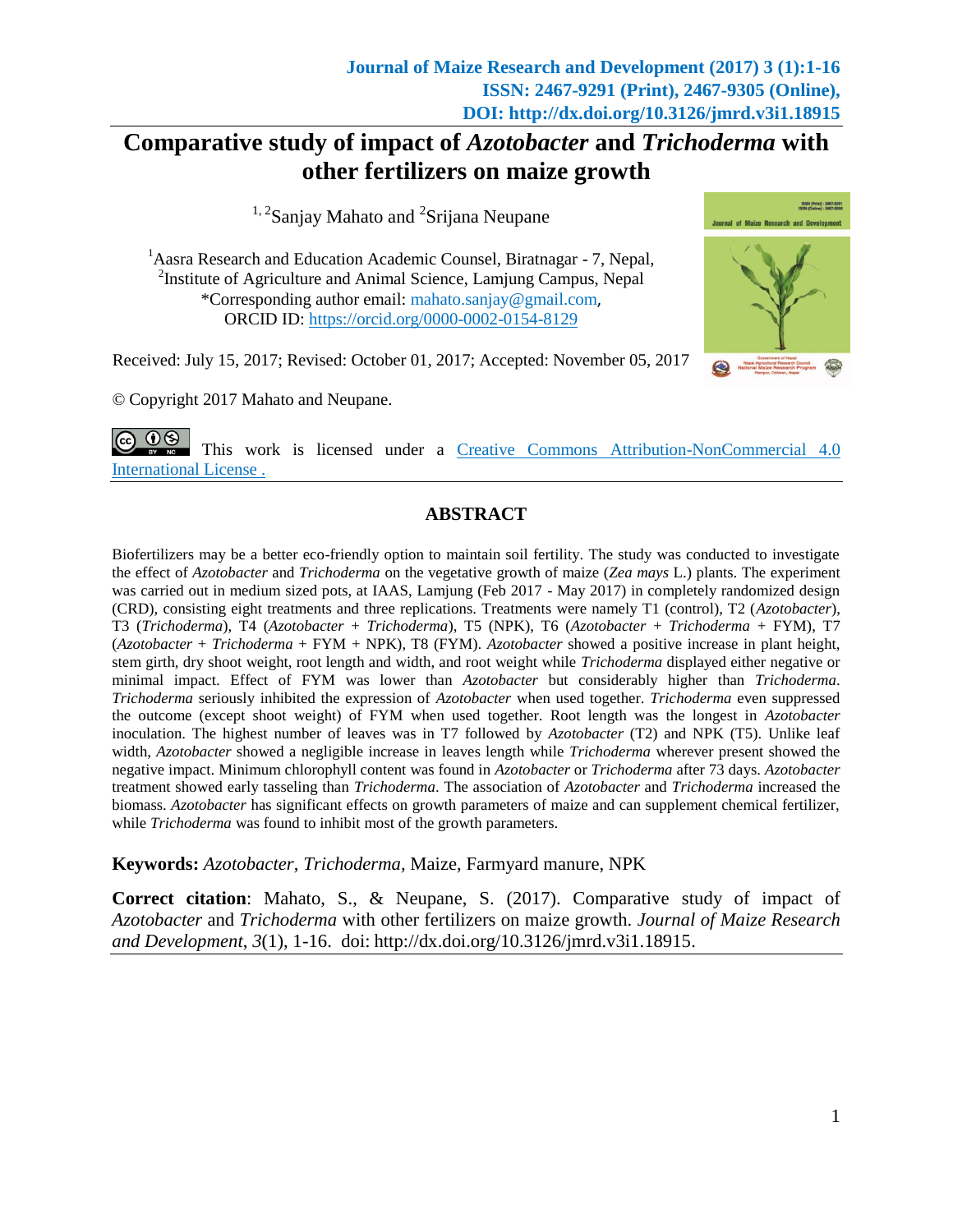## **INTRODUCTION**

Maize (*Zea mays*) is second most important crop after rice in terms of area and production in Nepal. In the context of Nepal, the importance of maize increase with altitude, eventually standing as a staple crop in northern part of the country (KC et al., 2015). In the context of world, 58% of maize is utilized in animal feed, 16% in human food and 26% in bioethanol production (HLPE, 2013), whereas, study shows that 60%, 25% and 3% of grain were used for animal feed, food and seed respectively in the hilly district of Nepal and rest is sold to the traders (Timsina et al., 2016). Mainly, organic manure (FYM), urea, green manure and recently some kinds of biofertilizer are being used as the source of nitrogen in Nepal. Application of nitrogen and phosphate biofertilizers in maize results in significant increase in plant height, root and shoot weight, ear weight, number of grain per cob, and grain yield (Beyranvand et al., 2013). Addition of both nitrogen and phosphorus fertilizers is necessary to attain the maximum yield (Farnia & Ashjardi, 2015).

*Azotobacter*, an aerobic free-living soil microbe widely used as biofertilizer, binds atmospheric nitrogen and release it in the form of ammonium ions into the soils. They are ubiquitous and abundantly found in neutral to weakly acidic soils. In dry soils, *Azotobacter* can survive in the form of cysts for up to 24 years (Moreno et al., 1986). Nitrogen application base on soil test and in inoculation of soil with 2 kg/ha bacteria produced the highest number of grains per row, the total number of grains per corn, the weight to 1000-grain, harvest index is produced that make increase of seed/grain yield (Amiri & Rafiee, 2013). Nitragin (*Azotobacter, Azospirillum, Pseudomonas*) inoculation seeds have 44% higher LAI and 61% higher leaf chlorophyll index and 24% increase in ear dry weight (Kouchebagh et al., 2012).Regardless of organic matter application, inoculation of corn with *Azotobacter* resulted in an increase of 78.7% in dry matter yield when compared with application of urea only (Soliman & Abel Momen, 1994). *Azotobacter* enhanced biofertilizer has the significant increase in plant growth and yield of maize (Wani et al., 2016). Highest yield may be due to maximum leaf area, highest weight of leaf and highest chlorophyll content. Also, highest biomass and greatest harvest index were recorded over other treatments.Inoculation of seeds with *Azotobacter* and *Azospirillum* produced more yield compared to fertilizer application alone (Laxminarayana, 2001).

*Trichoderma* refers to the genus of fungi, which mostly have a mutualistic relationship with plants. It consists of many species, about 100 identified by molecular data till now (Druzhinina, Kopchinskiy, & Kubicek, 2006). These are typically fast growing at 25°-30°C but can grow well up to 45°C. Several strains of *Trichoderma* have been used as biocontrol agent due to several mechanisms like antibiosis, parasitism, host-plant resistance and competition which has now been popular as biofertilizer and biopesticide together (Kaewchai et al., 2009). *Trichoderma* enriched biofertilizers are being used due to their recognized roles in growth, yield and nutritional quality of various crops including- maize, bean, cucumber, and tomato (Yedidia et al., 1999; Hoyos-Carvajal et al., 2009; Molla et al., 2012; Saravanakumar et al., 2017). *Trichoderma,* being a fungus, affects positively or negatively to higher plants. Kleifeld & Chet (1992) and Harman et al (2004) reported stimulating effects of *Trichoderma* on maize growth whereas there are many others reporting negative growth as well (Kohl & Schlösser, 1989). Pathogenic isolates of *Trichoderma* spp on maize were reported by McFadden and Sutton (1975).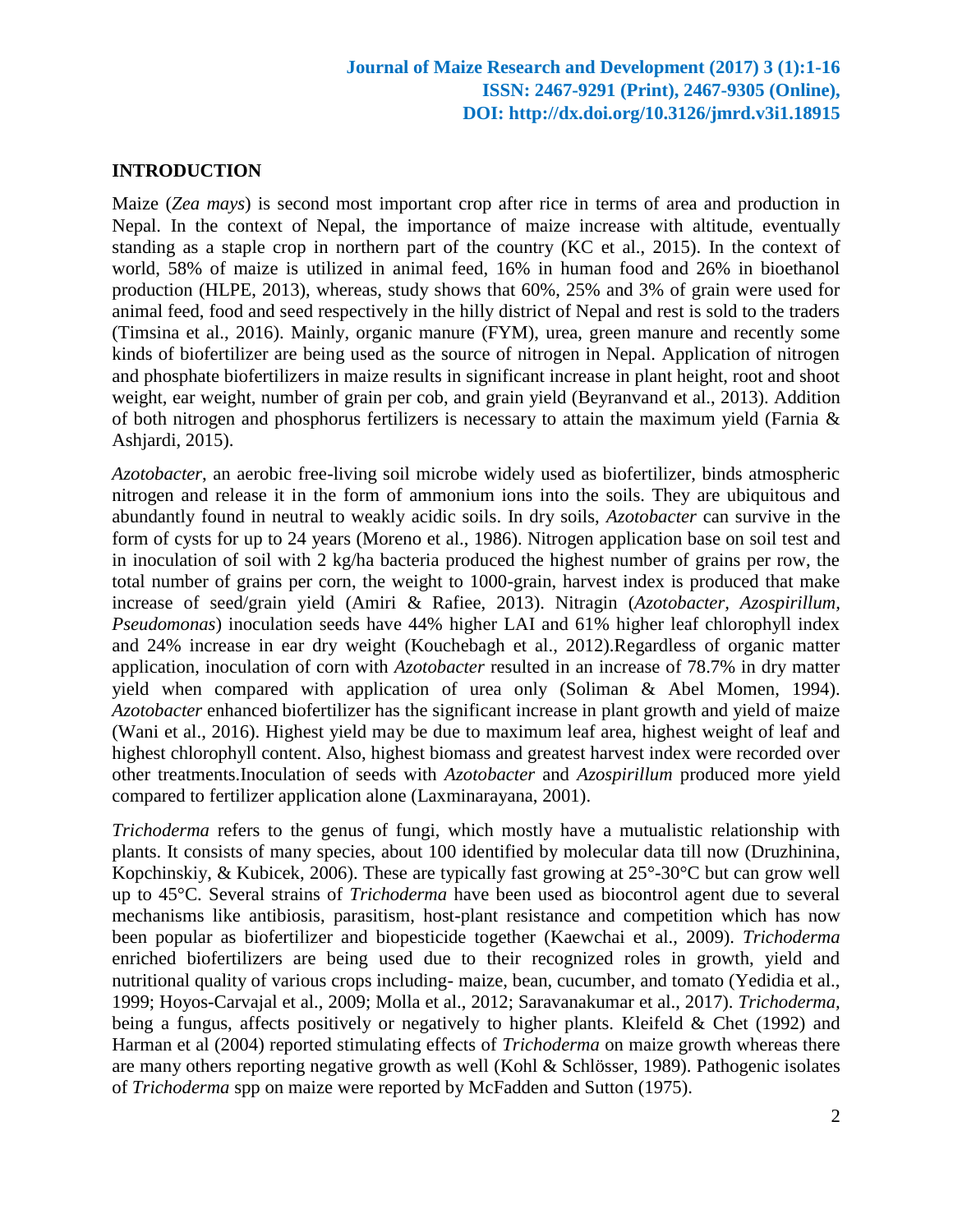The application of *T. harzianum* on maize increases all measured parameters which include growth parameters, chlorophyll content, starch content, nucleic acids content, total protein content and phytohormones content of maize plants, when applied to the soil or the seeds but the magnitude of the increase was much more pronounced in case of plants developed from seeds treated with various concentrations of metabolic solution of *T. harzianum* (Akladious & Abbas, 2012). Iranian *Trichoderma* on seed germination show reduced the speed of seed germination on maize (Hajieghrari, 2010). However, only limited information is available on effects of antagonistic fungi on higher plants. The exact physiology of *Trichoderma* as a biofertilizer is yet to be studied.

## **MATERIALS AND METHODS**

#### **Experimental Site**

The research was carried out in the location of Sundarbazzar, Lamjung, western hills of Nepal during the spring season (February 2017 – June 2017). The site is located at an elevation of 610 masl with the latitude of 28° 8' 41"N and longitude of 84° 24' 43" E.

#### **Soil Analysis**

The pH, organic matter, nitrogen, phosphorus, and potash content of the soil sample were analyzed.

## **Design of Experiment**

The experiment was carried out in the pot with eight treatments and three replications following Completely Randomized Design (CRD). There were 24 pots in total, each having single maize plant. To maintain suitable moisture condition in the pot, the hole was drilled into the pot. For pot filling, the soil was collected from the horticultural farm of IAAS, Sundarbazaar, Lamjung Nepal. Nearly 2.5 kg of thoroughly mixed soil was filled into the pot (15 cm in diameter and 15 cm in height). Two maize seeds of Arun-2 variety were, then, placed in each pot for germination insurance. Maize seeds were collected from a commercial seed trader of Sundarbazaar, Lamjung, Nepal. Seed inoculation for *Azotobacter* and soil inoculation technique for *Trichoderma viride*  was used.

The treatments were control (T1), *Azotobacter* seed coated (T2), *Trichoderma* soil inoculated (T3), *Azotobacter* seed coated + *Trichoderma*soil inoculated (T4), only inorganic fertilizer 120:40:40 NPK kg ha-1 (T5), *Azotobacter* seed coated + *Trichoderma* soil inoculated + 10 t FYM ha<sup>-1</sup> (T6), *Azotobacter* seed coated + *Trichoderma* soil inoculated + 10 t FYM ha<sup>-1</sup> +120:40:40 NPK kg ha<sup>-1</sup> (T7) and only FYM (T8). For control, neither manure and nor fertilizer was applied. Fertilizer sources were *Azotobacter, Trichoderma*, FYM and chemical fertilizer (Urea for Nitrogen). FYM was used from the IAAS Campus Farm at the rate of 10 ton/ha.

The amount of fertilizer, biofertilizer, and FYM for one plant was calculated using a formula for the estimation of plant population per hectare (Pp). The total amount of fertilizer, biofertilizer, and FYM required for one hectare was divided by plant population per hectare. Thus, the need for amount per plant was obtained.

$$
Pp = \frac{10,000 \, m^2 \, X \, number \, of \, seeds \, per \, stand}{Product \, spacing \, (m^2)}
$$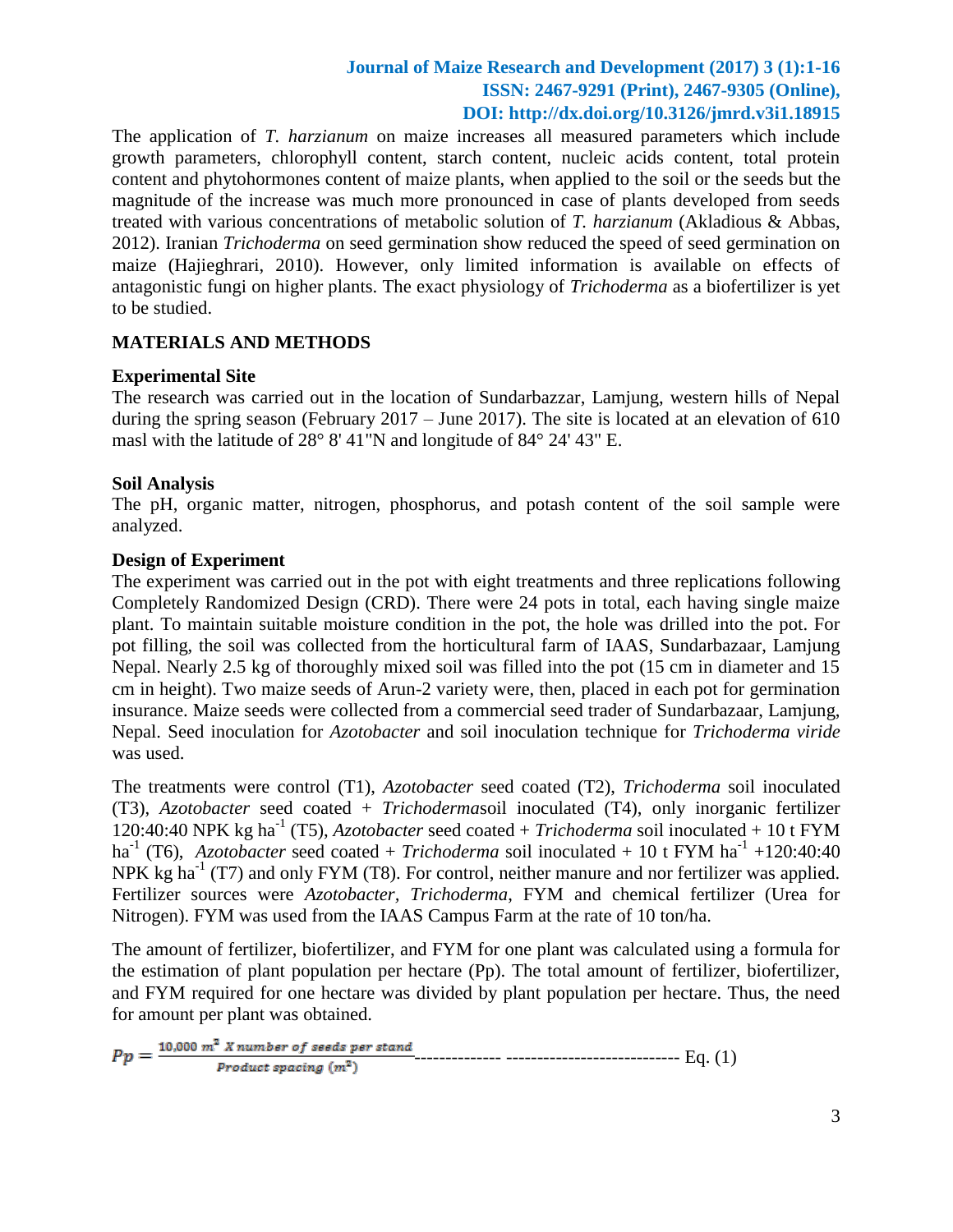The product of spacing used was  $75 \text{cm} \times 25 \text{cm}$  while the number of seed per stand was 1. This resulted in plant population of 53,333 plants per hectare (Olaniyan et al., 2004; Okoroafor et al., 2013).

------------------------ Eq. (2)

187.5 gm of well-decomposed FYM (Farmyard manure) per pot was used as each plant. As inorganic fertilizer 120 kg of urea, 40 kg of MOP and 40 kg of DAP were used for nitrogen, phosphorous and potassium (NPK) source for a hectare.

Maize being a heavy feeder crop requires a huge amount of nutrients in comparison to other cereals. A normal dose of 120:40:40 kg NPK/ha for the nutrient supplement of the crop (Urea-4.25 g, MOP-1.25 g, DAP-1.63 g per pot) was applied. Half urea was applied as basal dose and the half was top dressed.

# *Trichoderma* **soil inoculation**

*Azotobacter* spp. was seed inoculated, in the dose guided by the label, 40 g for 0.25 ha. Per plant share was calculated and applied. Seed inoculation with *Azotobacter* was carried out by 10% sugar solution carrier. To inoculate *Trichoderma viride*, 0.02 % solution was prepared and 150 ml of *Trichoderma* solution was used per pot, directly to the soil.

# **Sowing, Irrigation, and Top Dressing**

Sowing and light irrigation were done on February 23, 2017. After the complete germination, the maize plants were thinned out leaving single maize plant in each pot. Irrigation with 250 ml of water was done whenever necessary. Due to the small capacity of pots and very high temperature during critical stages, irrigating the pots daily was required in case of no rainfall day. The top dressing was essential due to the small size of pot and deficiency symptoms. It was done on 26 days after sowing. Dibbling was used as top dressing method.

# **Weed control and Harvesting**

Hand weeding was done, whenever necessary. Minor aphid infestation was controlled by spraying detergent water (0.005%) to maize plants for two weeks on alternate days. Harvesting was done manually on June 20, 2017 (113 days after sowing).

# **Data Collection**

Days of germination, plant height, stem girth, leaf number, leaf length and width, SPAD reading, days to tasseling, root length and width, dry root and shoot weight, and total biomass were taken.

# **Data Analysis**

MS-Excel version 13 was used to record the data and perform simple statistical analysis as well as table, charts, and graph. Further statistical analysis to determine the significance (at a level of 5%) among various treatments was performed using Genstat version 15.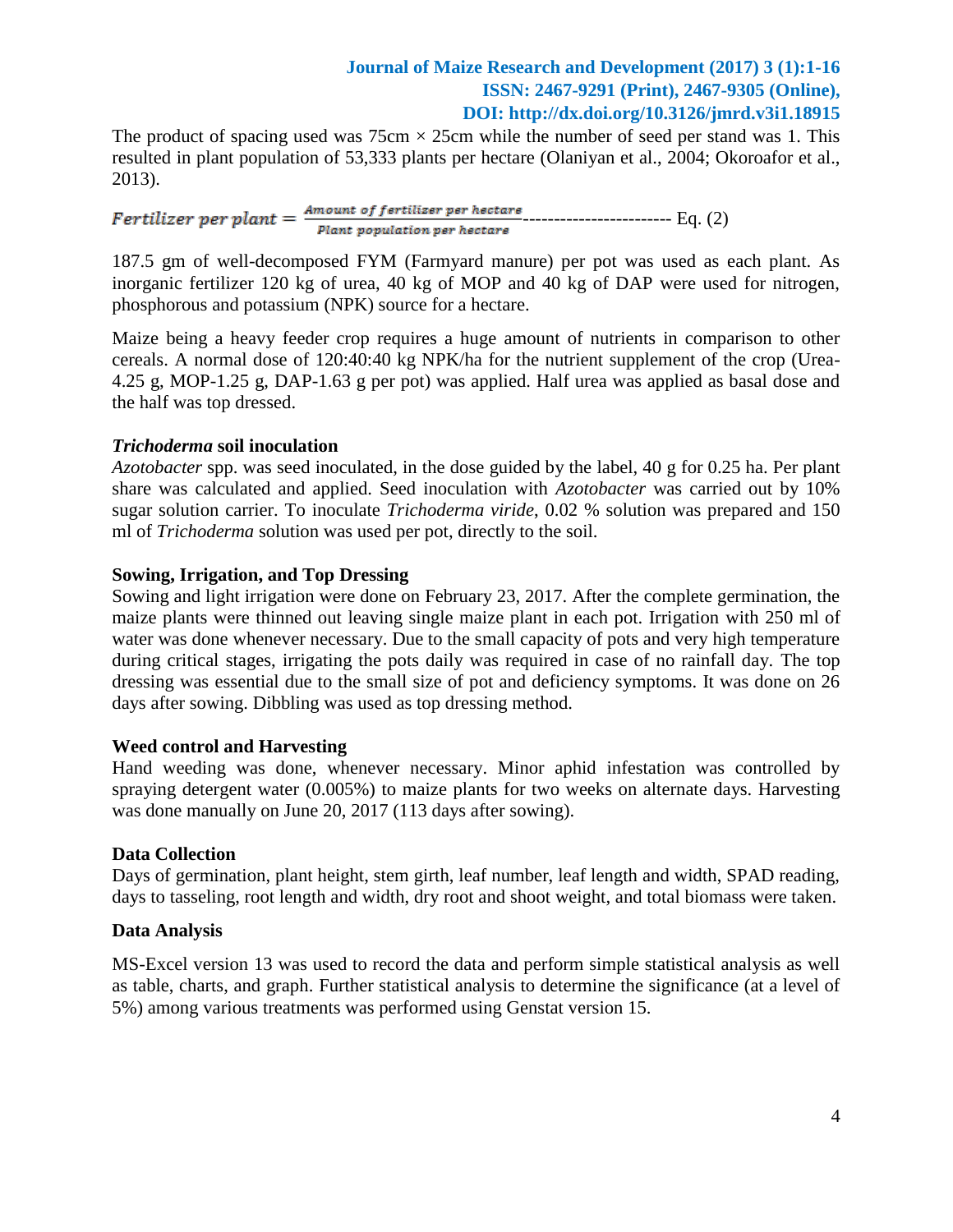#### **RESULTS AND DISCUSSION**

The soil pH was found to be acidic 6.0, organic matter 2.81% (medium), nitrogen 0.14% (medium), phosphorus 216.68 kg/ha (high) and potash 534.9 kg/ha (high). *Trichoderma* showed delayed germination (7.3 days) compared to *Azotobacter* (7 days) or control (7 days). *Trichoderma* when used with *Azotobacter* inhibited the response of *Azotobacter* and delayed the germination (7.3 days). NPK (T5), *Azotobacter* + *Trichoderma* + FYM (T6) and FYM (T8) showed faster germination (6.67 days). The fastest germination was observed in T7 (*Azotobacter* + *Trichoderma* + FYM + NPK) of 6.5 days. Though the speed of germination was different, but the rate of germination was same for all the treatments. Inhibition or delayed germination with *Trichoderma* is supported by Hajieghrari (2010), while *Azotobacter* expedites the germination as shown by Bákonyi et al (2013).

Out of all the eight treatment for maize plant, T7 (*Azotobacter*, *Trichoderma*, FYM and NPK) had the highest value for the parameters like plant height, dry shoot weight, stem girth, dry root weight, and root width with an increase of 37.7%, 269.5%, 58.2%, 793.8%, and 67.8% respectively over control T1 (soil only). T7 was followed by T5 (NPK only) and T2 (*Azotobacter* only) successively in all above parameters like plant height, dry shoot weight, stem girth, dry root weight, and root width with an increase of 31.8%, 244.6%, 50%, 296.4%, 42.8% and 23.48%, 59.5%, 10%, 149.5%, 27.4%.T8 (FYM only) followed T2 in terms of parameters like plant height, stem girth, dry root weight, and root width 18.8%, 9.3%, 41.0%, 10.4% respectively. *Trichoderma* (T3) showed a negative impact on the plant height and stem girth with a decrease of 8.6% and 3.2% over control. *Trichoderma* showed the negligible increase of 4.9%, 8.8% and 2.2% in dry shoot weight, root weight, and root width respectively.

|                   | Plant height                 | Stem girth (cm)             | Root length                | Root Width           | Dry root                    |
|-------------------|------------------------------|-----------------------------|----------------------------|----------------------|-----------------------------|
| Treatment         | (cm)                         |                             | (cm)                       | (cm)                 | weight $(g)$                |
| T <sub>1</sub>    | $126.2^b \pm 1.42$           | $2.803^a \pm 0.04$          | $39.4^{\circ} \pm 0.52$    | $4.53^{\circ}$ ±0.15 | $10.73^{\circ}$ ±0.7        |
| T <sub>2</sub>    | $155.8^{\rm e}{\pm}3.97$     | $3.078^a \pm 0.12$          | $44.1^{\text{cd}}\pm1.01$  | $5.77^b \pm 0.26$    | $26.77^b \pm 1.94$          |
| T <sub>3</sub>    | $115.3^a \pm 1.2$            | $2.711^a \pm 0.09$          | $44.7^{\rm e} \pm 0.67$    | $4.63^{\circ}$ ±0.22 | $11.67^{\mathrm{a}}\pm0.92$ |
| T <sub>4</sub>    | $146.9^{\text{cd}} \pm 1.31$ | $2.864^a \pm 0.15$          | $41.4^{\text{cd}}\pm 0.67$ | $4.83^{\circ}$ ±0.22 | $13.87^{\circ}$ ±0.81       |
| T <sub>5</sub>    | 166.3f±0.64                  | $4.2^b \pm 0.16$            | $31.3^{\circ}$ ±0.6        | $6.47^{\circ}$ ±0.26 | $42.53^{\circ}$ ±4.88       |
| T <sub>6</sub>    | $143^{\circ} \pm 2.08$       | $3.022^{\mathrm{a}}\pm0.03$ | $43.1^{\text{de}}\pm 0.73$ | $4.73^{\circ}$ ±0.26 | $15.13^{\circ}$ ±1.67       |
| T7                | $170^{\rm f} \pm 1.0$        | $4.43^b \pm 0.47$           | $35^b \pm 1.0$             | $7.9^{\rm d}$ ±0.1   | $95.9^{\text{d}} \pm 14.9$  |
| T <sub>8</sub>    | $149.9^{\text{d}}\pm 0.93$   | $3.055^a \pm 0.27$          | $40.33^{\circ}$ ±0.88      | $5^a \pm 0.1$        | $15.43^{ab} \pm 2.0$        |
| <b>Grand Mean</b> | 145.66                       | 3.22                        | 39.76                      | 5.378                | 26.096                      |
| S.E.              | 3.28                         | 0.298                       | 1.294                      | 0.358                | 6.64                        |
| <b>LSD</b>        | 5.877**                      | $0.534**$                   | 2.318**                    | $0.64**$             | $11.9**$                    |
| $CV\%$            | 2.3%                         | 9.3%                        | 3.3%                       | 6.7%                 | 25.5%                       |
| p value           | < 0.001                      | < 0.001                     | < 0.001                    | < 0.001              | < 0.001                     |

Table 1: Effects of different treatments on different parameters of maize in Lamjung

T1 = Control; T2 = *Azotobacter*; T3 = *Trichoderma*; T4 = *Azotobacter* + *Trichoderma*; T5 = NPK; T6 = *Azotobacter* + *Trichoderma* + FYM; T7 = *Azotobacter* + *Trichoderma* + FYM + NPK; T8 = FYM; \*\* means Highly significant.

*Trichoderma* with *Azotobacter* in T4 or with *Azotobacter* and FYM (T6) highly suppressed the performance of *Azotobacter* and/or FYM. The increase of plant height, dry shoot weight and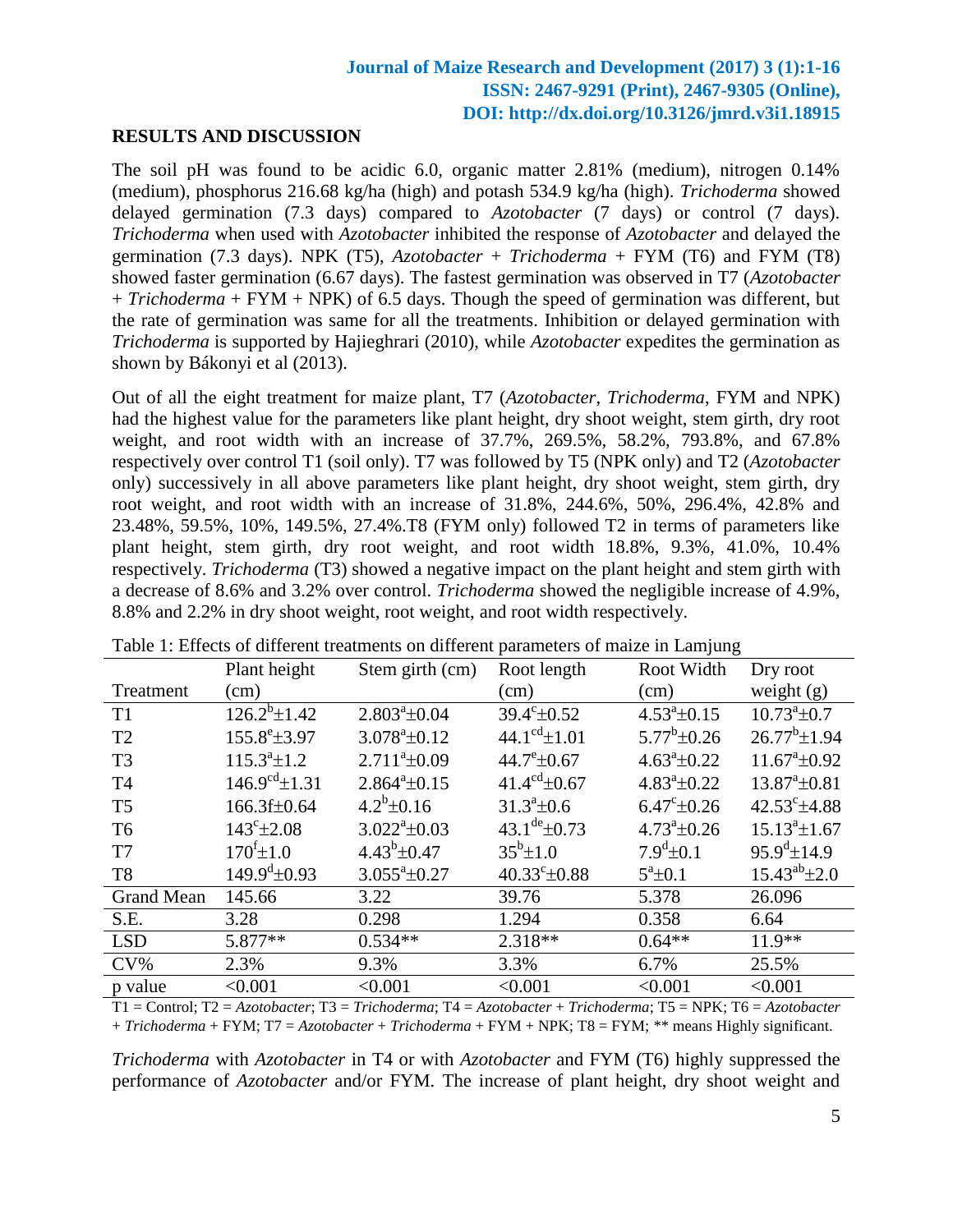stem girth in T4 and T6 were 16.4%, 43.6%, 2.1% and 13.3%, 42.6%, 7.9% respectively. With FYM, the increase of shoot weight was 23.1% only.

|                   | Leaf number                 | Leaf length                   | Leaf width           | Dry shoot             | Dry biomass                |
|-------------------|-----------------------------|-------------------------------|----------------------|-----------------------|----------------------------|
| Treatment         | on 85 DAS                   | (cm)                          | (cm)                 | weight $(g)$          | $(t \, ha^{-1})$           |
| T <sub>1</sub>    | $11.67^{\circ}$ ±0.33       | $39.9^{\circ}$ ±1.69          | $5.2^{ab} \pm 0.1$   | $31.3^{\circ}$ ±1.56  | $0.934^a \pm 0.05$         |
| T <sub>2</sub>    | $16.67^{\text{de}}\pm 0.33$ | $56.33^{\circ} \pm 0.67$      | $4.8^{\circ}$ ±0.36  | $43.93^{\circ}$ ±3.64 | $1.571^b \pm 0.11$         |
| T <sub>3</sub>    | $14^{bc}$ ± 1.0             | $47.37^b \pm 1.48$            | $5.17^{ab}$ ±0.34    | $32.83^a \pm 1.72$    | $0.989^a \pm 0.06$         |
| T <sub>4</sub>    | $13.33^{ab} \pm 0.88$       | $62.17^{\mathrm{d}} \pm 1.48$ | $5.33^{ab} \pm 0.48$ | $44.93^{\circ}$ ±1.99 | $1.307^{ab} \pm 0.06$      |
| T <sub>5</sub>    | $15.67^{\text{cd}}\pm 0.33$ | 59.97 $^{cd}$ ±1.5            | $7.43^{\circ}$ ±0.88 | $107.87^b \pm 12.54$  | $3.342^{\circ} \pm 0.39$   |
| T <sub>6</sub>    | $15.67^{\text{cd}}\pm0.88$  | $47.53^b \pm 1.3$             | $4.83^{\circ}$ ±0.03 | $44.63^{\circ}$ ±3.74 | $1.328^{ab} \pm 0.11$      |
| T7                | $18^{\circ}$ ±1.0           | $79.3^{\circ} \pm 1.7$        | $6.4^{bc}$ ±0.5      | $115.65^b \pm 4.85$   | $4.701^{\text{d}}\pm 0.44$ |
| T <sub>8</sub>    | $13^{ab} \pm 0.58$          | $62.17^{\rm d} \pm 1.3$       | $5.6^{ab} \pm 0.15$  | $38.53^{\circ}$ ±3.72 | $1.199^{ab} \pm 0.12$      |
| <b>Grand Mean</b> | 14.609                      | 55.865                        | 5.561                | 54.93                 | 1.801                      |
| S.E.              | 1.193                       | 2.388                         | 0.741                | 9.28                  | 0.324                      |
| <b>LSD</b>        | $2.137**$                   | $4.279**$                     | 1.328**              | $16.63**$             | 2.393**                    |
| $CV\%$            | 8.2%                        | 4.3%                          | 13.3%                | 16.9%                 | 18%                        |
| p value           | < 0.001                     | < 0.001                       | < 0.001              | < 0.001               | < 0.001                    |

Table 2: Effects of different treatments on different parameters of maize in Lamjung

T1 = Control; T2 = *Azotobacter*; T3 = *Trichoderma*; T4 = *Azotobacter* + *Trichoderma*; T5 = NPK; T6 = *Azotobacter* + *Trichoderma* + FYM; T7 = *Azotobacter* + *Trichoderma* + FYM + NPK; T8 = FYM; \*\* Highly significant.

The rapid increase in height in T7 and T5 is due to the top dressing of N. N fertilizer causes increases in plant height in results found by Chandler (1969); Eltelib et al (2006) and Amin (2011) which is associated with the fact that N promotes plant growth, thus increases the number of internodes, and length of internodes consequently increasing plant height. El-Hoseiny and Rabie (1979) found that bacterization of maize with *Azotobacter* inclined to stimulate the growth of treated plants as characterized by the increase of root and shoot lengths. It is also observed that plant height and internode length of the corn stalks increased by the use of bacterium *Azotobacter* which produce cytokinin and its precursors (Nieto & Frankenberger, 1991). Mirza et al (2000) reported that application of biofertilizers apart from nitrogen fixation, cause the production of auxin that increases lethal fibers and the absorption of nutrients, and consequently improves plant height.

The effects of biological control agent (based on antibiosis, fungistatic and mycoparasitism) *Trichoderma* is of particular relevance because of the possibility that these antagonists of fungi could also negatively interfere with AMF too. Effects of *Trichoderma* are difficult to generalize, because of the aggressiveness of the *Trichoderma* strain used and their survival. Negative efficacy of *Trichoderma* secondary metabolites is in agreement with Menzies (1993) in cucumber, tomato, and pepper. Hajieghrari (2010) reported the pathogenesis of *Trichoderma* rather than symbiosis causing necrosis and poor performance. It is reported that the damage of *Trichoderma* species are species-specific or depend on *Trichoderma*-maize interaction. *Trichoderma* with *Azotobacter* or with *Azotobacter* and FYM highly suppressed the performance of *Azotobacter* and/or FYM which might be particularly due to competition among the microorganisms in the rhizosphere or for the reasons unknown.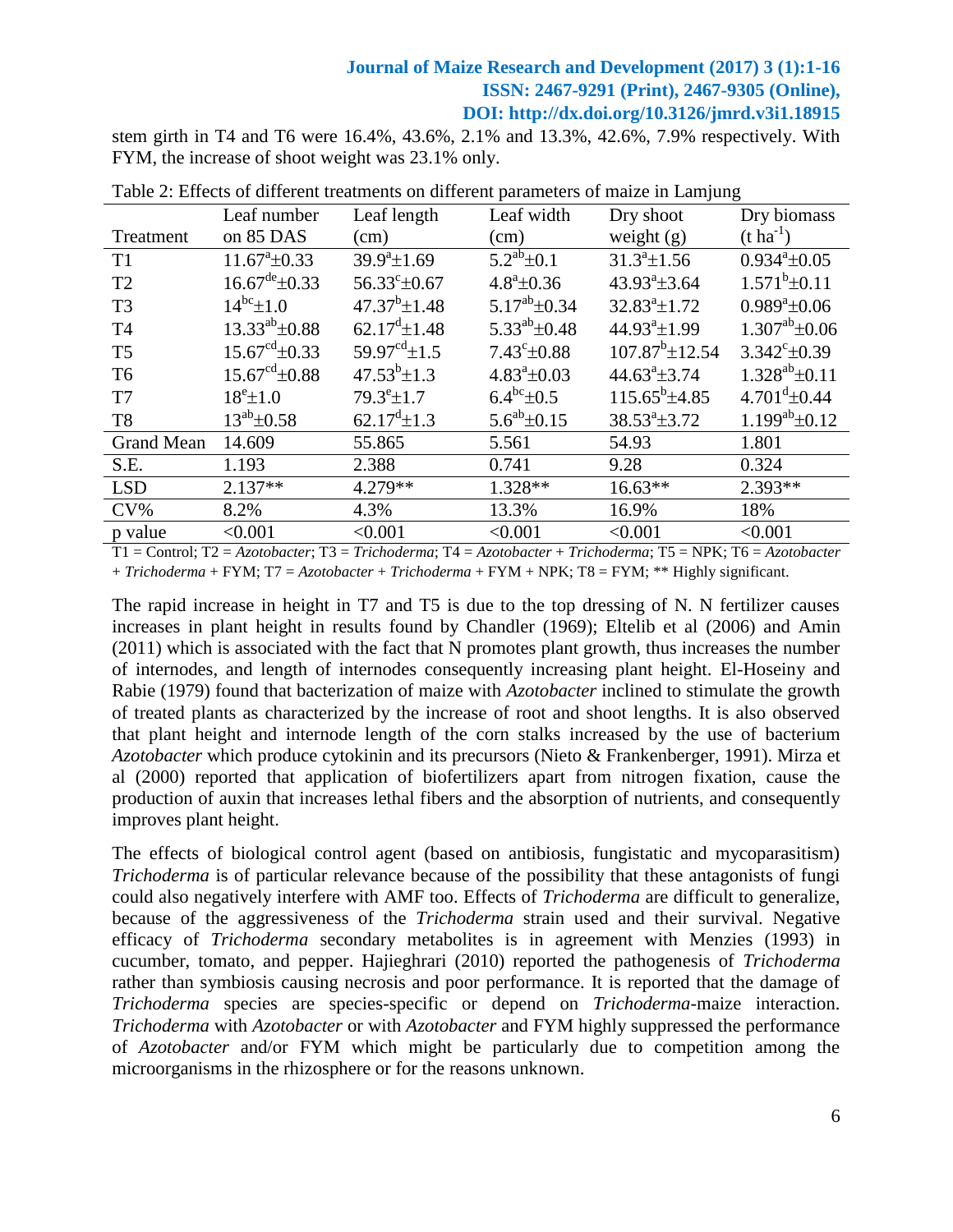Addition of nitrogen increases stem girth (John & Warren, 1967). Pronounced effect on stem girth of maize by *Azotobacter* application may be due to enough N fixations. A similar result on stem diameter was reported by Mirza et al. (2000). *Trichoderma* has inhibiting effects on stem girth, which may be due to an interference of this fungicide to AMF or competitiveness with rhizospheric microorganisms or with available key-nutrients, or out-competing *Azotobacter*. Although *Trichoderma* has rarely been regarded as a parasite, there are several reports demonstrating pathogenicity of *Trichoderma* to maize seed and seedlings (Mc-Fadden and Sutton, 1975; Sutton, 1972), as well as other seeds (Menzies, 1993; Hermosa et al., 2012).

Inorganic fertilizer NPK showed a decrease of 20.5% and 12.7% in root length of T5 and T7 respectively over control. The longest root length was seen in *Azotobacter* (T2) of 12.0% increase. *Trichoderma* (T3) displayed an increase of 5.7% which was 5.0% when *Azotobacter* and *Trichoderma* came together (T4), the antagonistic effect was observed. With FYM (T8), only 2.3% of the increase was observed which rapidly rose to 9.5% when FYM combined with *Azotobacter* and *Trichoderma* (T6).

Inoculation with biofertilizers causes an increase in root weight. This significant increase in root values may be related to increases in the availability of minerals especially N due to N fixation that may lead to an increase photosynthesizing surface. Thus, increase in accumulation of simple sugars and starch in roots occurred and resulted in enhancement of roots. This result is in line with those obtained by El-Gamal (1996) on potato tubers and Sheikh et al (2000) on Duch iris. The decrease in the root-shoot ratio of maize due to *Trichoderma* inoculation is demonstrated by Hajieghrari (2010).

The highest number of leaves in the maize plant was in treatment T7 (a combination of all sorts of fertilizer) with an increase of 54.2% respectively over control. Interestingly NPK (T5) treatment showed less number of leaves than *Azotobacter* (T2) (34.3% vs 42.8%). *Trichoderma*  (T3) showed 20.0% of the increase in leaves while FYM (T8) had only 11.4% of the increase. Together *Azotobacter* and *Trichoderma* (T4) had 14.2% of the increase in leaves which increased to 34.3% when also combined with FYM (T6). The highest leaf length was found in T7 (52.8%) followed by T5 (30.3%). T8 and T2 showed the negligible increase of 1.3% and 0.16% over control while *Trichoderma* wherever present showed the negative impact. *Trichoderma* (T3) decreased the leaf length by 5.3% over control (T1) and T6 by 3.0%, while no change was observed in T4. On the contrary to leaf length, leaf width was highest of all in T5 (NPK only) with an increase of 97.5% followed by T7 (73.4%). There was a decline in width in case of *Azotobacter* (T2) of 2.2% over control, while an increase of 14.1% was observed in *Trichoderma* treatment (T3). The combination of *Azotobacter* and *Trichoderma* in T4 showed a sharp decline of 13.4% over control, but the leaf width increased highly (36.5%) when FYM (T6) was added to it. The increase observed in FYM (T8) was 3.6% only.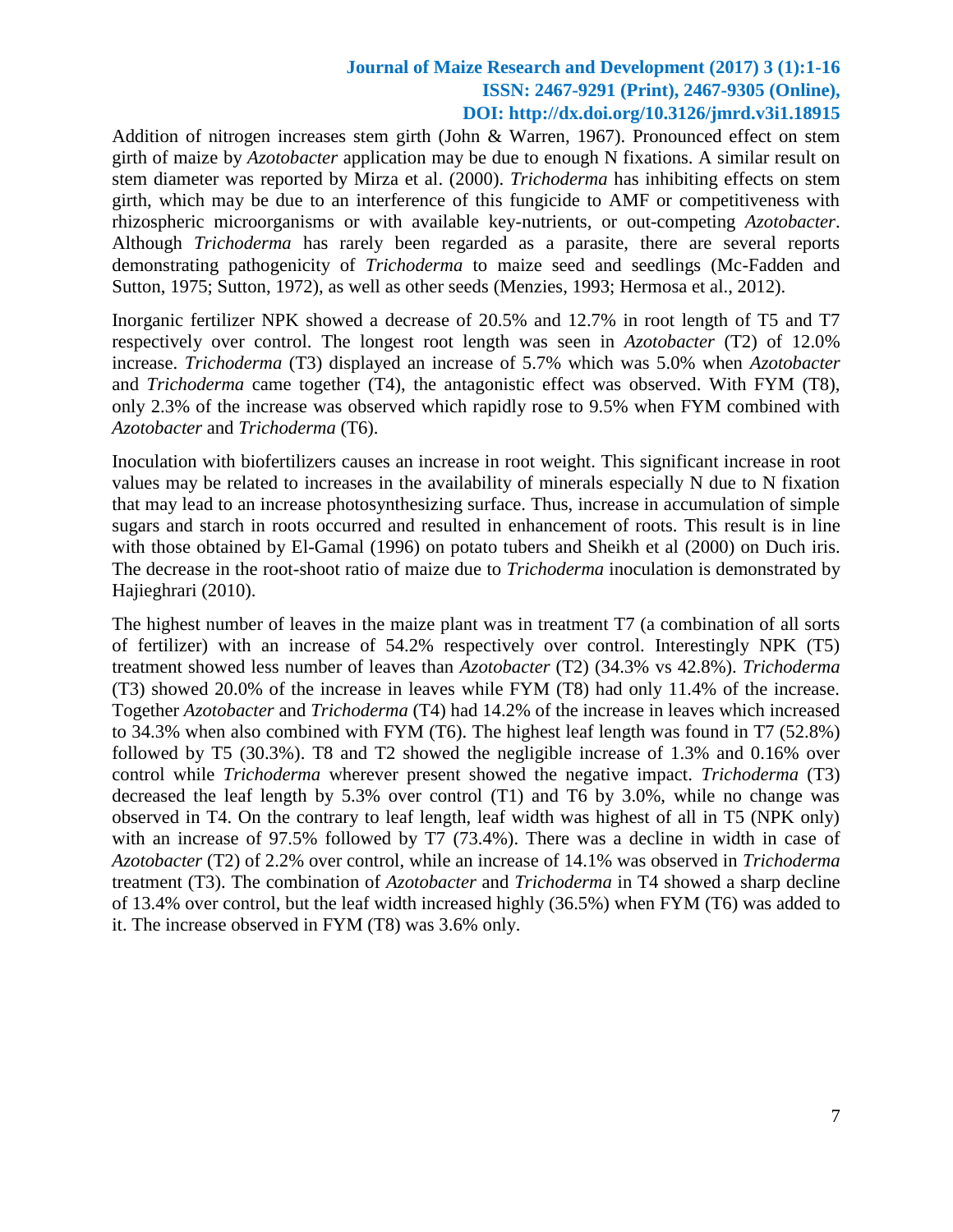



plant

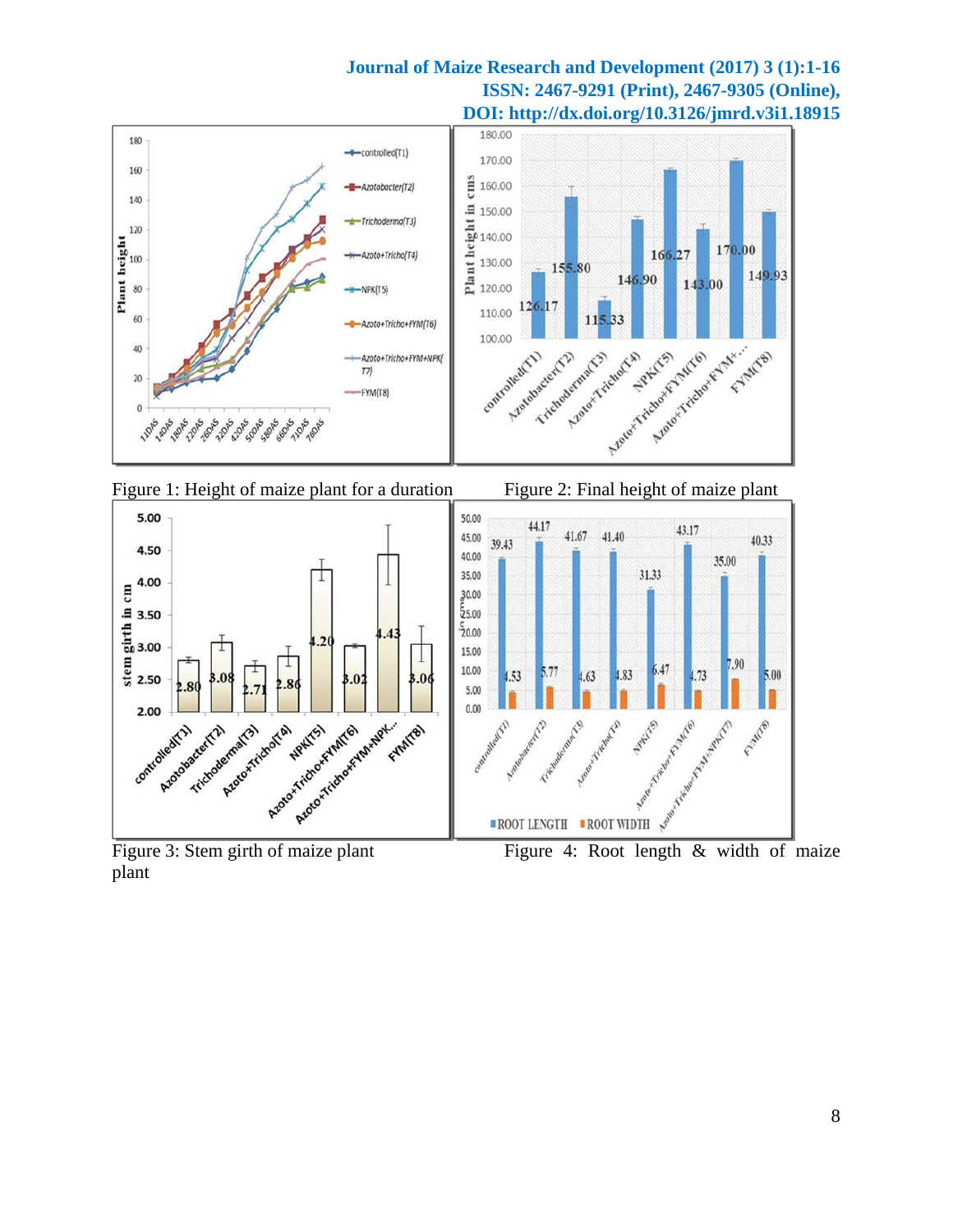

Figure 5: Root length of maize plant Figure 6: Root width of maize plant



Figure 7: Oven dry root weight of maize after Figure 8: Total biomass of maize (in ton) harvesting (in g)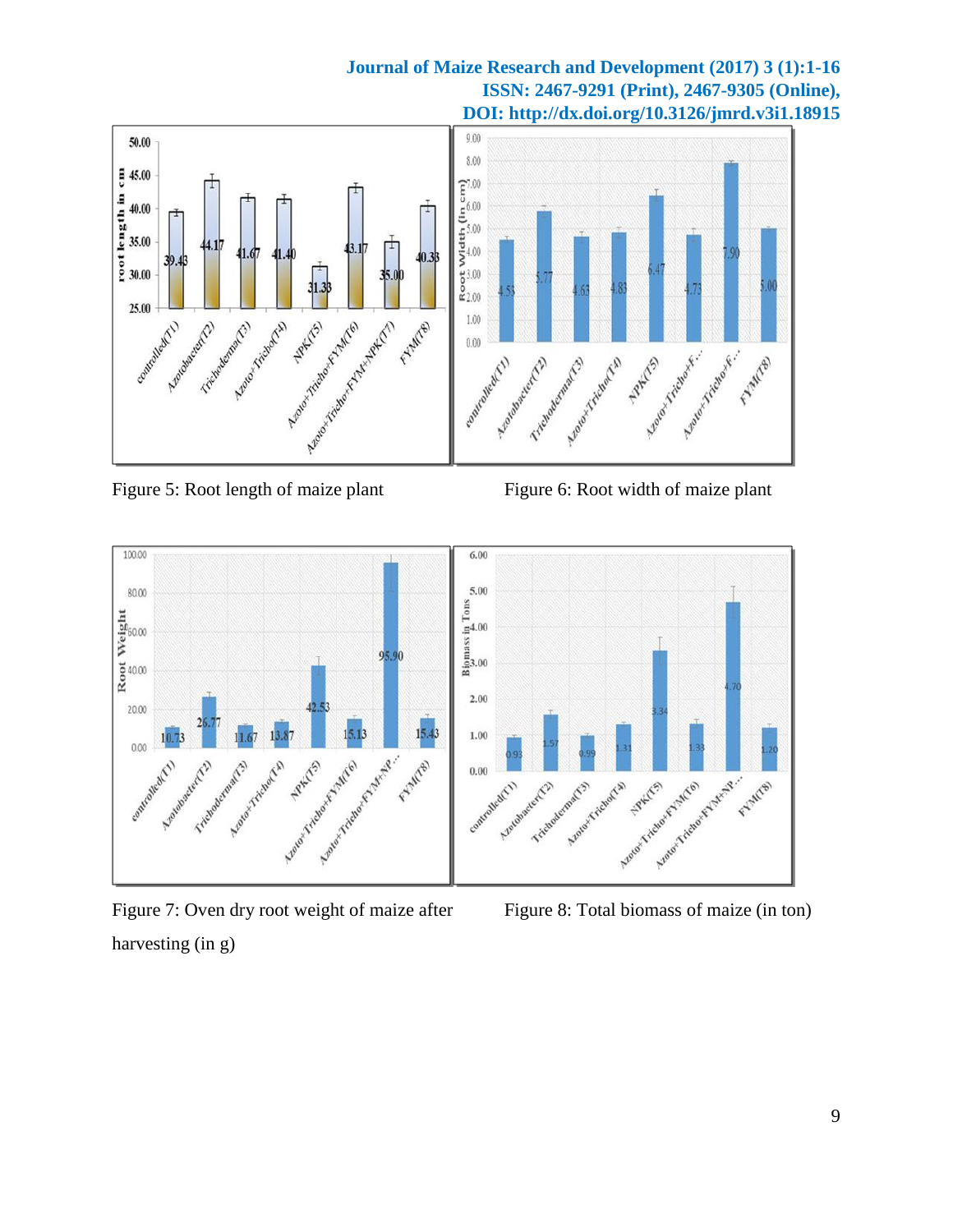



Figure 9: Increment in number of leaves Figure 10: SPAD reading of maize plant on over a duration of maize plant 33 and 73 days after sowing (DAS)

The enhancement in leaves growth as a result of biofertilizers inoculation may be due to the production of phytohormones by the biofertilizers and/or improving the availability of nutrients (Martin et al., 1989; Jagnow et al., 1991).

|                   | Date of         | Date of tasseling           | SPAD reading              | SPAD reading             |
|-------------------|-----------------|-----------------------------|---------------------------|--------------------------|
| Treatment         | germination     |                             | 33DAS                     | 73DAS                    |
| T1                | $7\pm0.0$       | $77^{\mathrm{d}}\pm1$       | $21.13^a \pm 1.64$        | $20.4^{ab} \pm 0.84$     |
| T <sub>2</sub>    | $7 \pm 0.58$    | $73.33^{bc} \pm 0.88$       | $32.47^{\circ} \pm 0.46$  | $19.83^{\circ}$ ±0.78    |
| T <sub>3</sub>    | $7.33 \pm 0.33$ | $75^{\text{cd}} \pm 1.15$   | $23.67^{ab} \pm 0.27$     | $19.97^{\circ}$ ±0.75    |
| T <sub>4</sub>    | $7.33 \pm 0.33$ | $75^{\text{cd}}\pm 0.58$    | $23.93^{ab} \pm 0.96$     | $21.63^{ab} \pm 1.92$    |
| T <sub>5</sub>    | $6.67 \pm 0.33$ | $62.67^{\mathrm{a}}\pm1.76$ | $44.83^{\text{d}}\pm1.11$ | $30.13^{\circ} \pm 0.67$ |
| T <sub>6</sub>    | $6.67 \pm 0.67$ | $74^{bcd} \pm 0.58$         | $25.3^b \pm 1.38$         | $23.7^b \pm 1.23$        |
| T <sub>7</sub>    | $6.5 \pm 0.5$   | $71^b \pm 0.0$              | $55.95^{\circ} \pm 2.55$  | $30.65^{\circ}$ ±2.35    |
| T <sub>8</sub>    | $6.67 \pm 0.33$ | $83.33^{\circ} \pm 0.88$    | $23.77^{ab} \pm 1.59$     | $20.47^{ab} \pm 0.6$     |
| <b>Grand Mean</b> | 6.913           | 74.043                      | 30.313                    | 23.03                    |
| S.E.              | 0.723           | 1.751                       | 2.167                     | 1.974                    |
| <b>LSD</b>        | 1.295           | $3.138**$                   | $3.883**$                 | $3.537**$                |
| $CV\%$            | 10.5%           | 2.4%                        | 7.1%                      | 8.6%                     |
| p value           | <b>NS</b>       | < 0.001                     | < 0.001                   | < 0.001                  |

Table 3: Effects of different treatments on different parameters of maize in Lamjung

T1 = Control; T2 = *Azotobacter*; T3 = *Trichoderma*; T4 = *Azotobacter* + *Trichoderma*; T5 = NPK; T6 = *Azotobacter* + *Trichoderma* + FYM; T7 = *Azotobacter* + *Trichoderma* + FYM + NPK; T8 = FYM; \*\* means Highly significant.  $NS = Non-significant$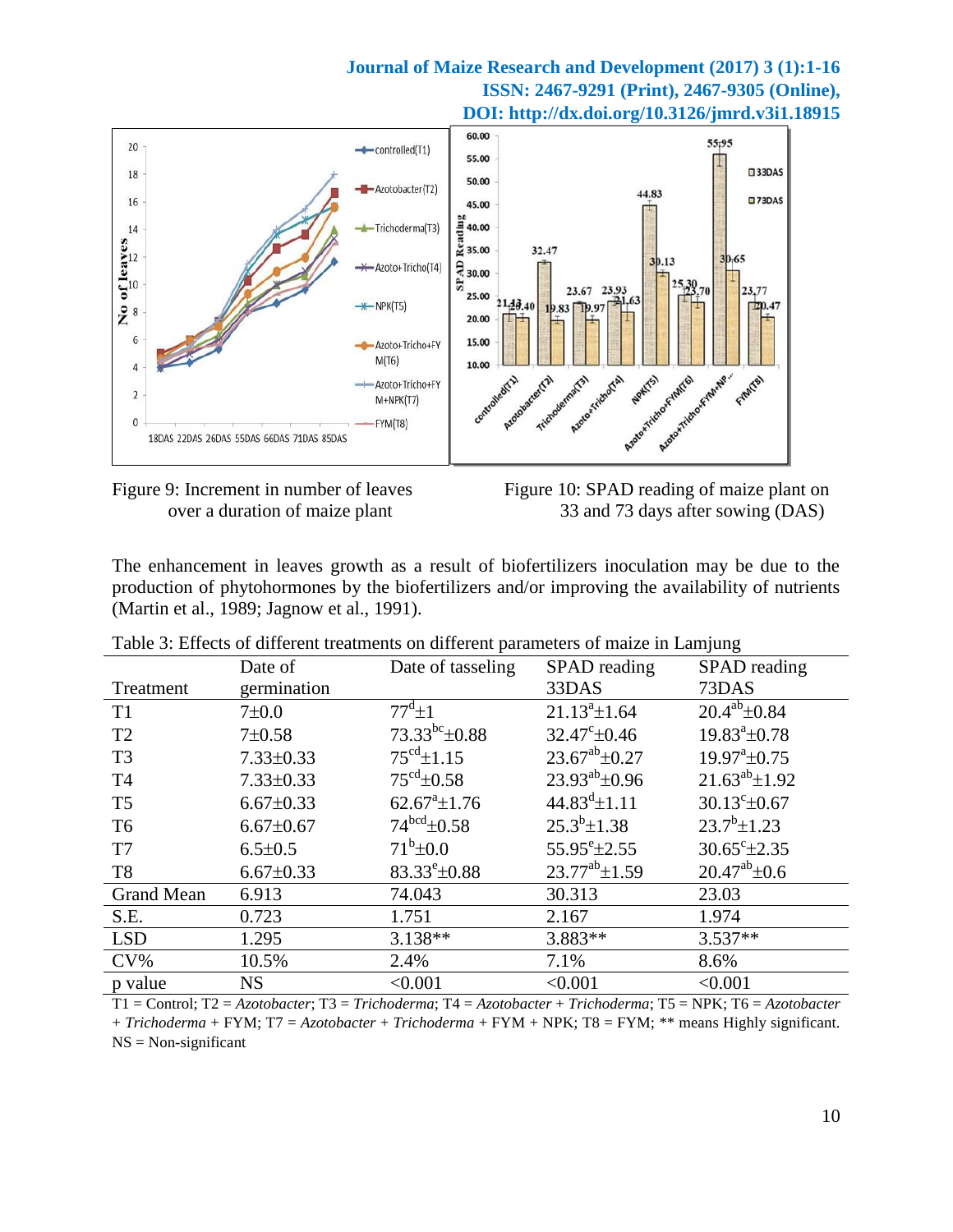Number of leaves seen in T7 and T5 might be due to more availability of nitrogen which is consistent with Okajina et al. (1983); Woldesenbet and Haileyesus (2016). *Azotobacter* application shows the significant increase in the number of leaves which is in conformity with Barakat and Gabar (1998) in tomato.

Two readings of SPAD were taken on 33 DAS and 73 DAS. In the first reading, T7 showed the highest chlorophyll content increase of 164.8% over control (T1), which was followed by T5 (112.2%), and T2 (53.7%). *Trichoderma* (T3), farmyard manure (T8) and *Trichoderma* with *Azotobacter* (T4) showed a mere increase of 12-13% chlorophyll content. Chlorophyll content rapidly declined towards maturity, being the highest in T7 again, which was statistically at par with T5, followed by T6. Minimum chlorophyll content was found in T2 and T3 after 73 days. This chlorophyll content is too low for proper growth and development of maize. Highest reading of T7 and T5 on 33 DAS was due to the top dressing of urea. Moving on towards maturity, N deficiency symptoms were visible, which caused the rapid decline in SPAD reading of maize.

It is well known that nitrogen is present in chlorophyll molecule. Increase in leaf chlorophyll index was recorded by increasing nitrogen rates also mentioned by Kouchebagh et al. (2012). The obtained results for leaf chlorophyll content may be attributed to the micro-organisms effect on nutrients release in soil in available forms leading to the increase of nitrogen content in the plants; this, in turn, led to increasing the chlorophyll content as reported by Moursi et al. (1998) and Larimi et al (2014). Increase in chlorophyll content was observed in maize inoculated with *Azotobacter* strains which is similar to the findings of Shaukat et al. (2006) in sunflower, El-Gamal (1996) in potato plants and Alexandru et al. (2013). Nitrogen-fixing *Azotobacter* supplies the high amount of nitrogen for tissue growth, thus, increases chlorophyll content (Shanthi et al., 2012).

Days to tasseling was minimum in NPK treatment (T5). The increasing order of tasseling days and treatments were T5 (62.7 days) < T7 (71 days) < T2 (73.3 days) < T6 (74 days) < T3 (75 days) = T4 (75 days) < T1 (77 days) < T8 (83.3 days). The only positive impact of the association of *Azotobacter* and *Trichoderma* was observed in biomass with an increase of 149.8% over control (T1) while *Azotobacter* (T2) had a biomass increase of 68.2% and *Trichoderma* (T3) had an increase of 5.9%. The highest of biomass increase of 403.3% was observed in T7 (*Azotobacter* + *Trichoderma* + FYM + NPK) followed by 257.8% in T5 (NPK only). The increase of biomass in T8 (FYM only) was 28.4% while in T6 (*Azotobacter* + *Trichoderma* + FYM), it was found to be 42.2%. Although application of urea to maize has increased its dry matter significantly, *Azotobacte*r has also significant effects on corn dry matter yield. High dry matter in those treatments is due to long plant height, high stem girth, and high root weights. Fresh biomass yield is higher in high N supplement which is in harmony with Amin (2011). Nitrogen fertilization results in increased maize biomass up to 25-42% in results found by Ogola et al (2002).

*Trichoderma* shows delayed germination compared to *Azotobacter*. *Trichoderma* when used with *Azotobacter* inhibit the response of *Azotobacter* and delays the germination. Whether inorganic fertilizers NPK or FYM combined *Azotobacter* & *Trichoderma* or FYM itself show faster germination. The fastest germination is observed when biofertilizer, FYM, and inorganic fertilizer are mixed. As far as parameters like plant height, stem girth, dry shoot weight, root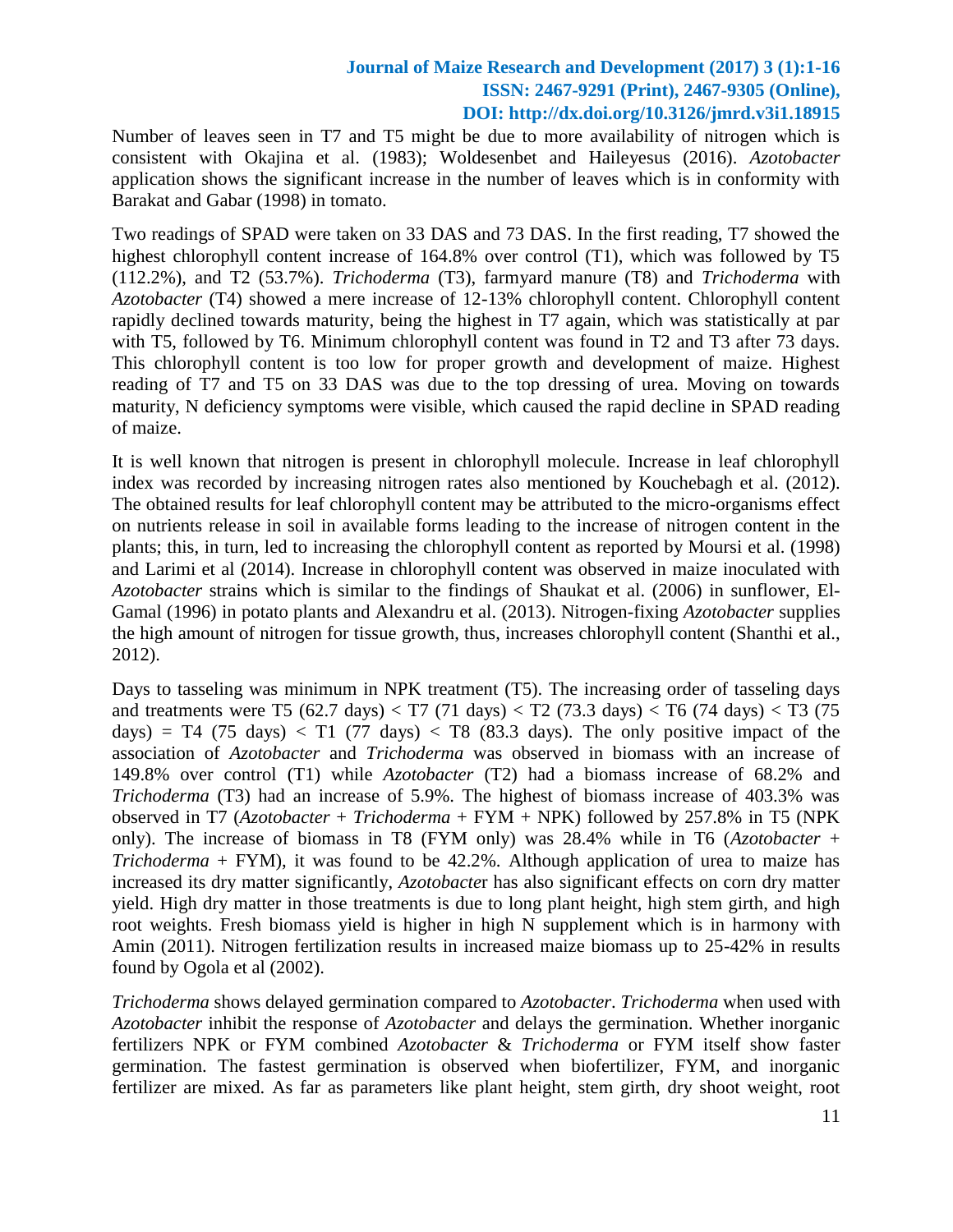length and width, and root weight are concerned *Azotobacter* shows a positive increase in all these parameters while *Trichoderma* displays either negative or minimal impact comparative to *Azotobacter*. Impact of farmyard manure is lower than *Azotobacter* but appreciably higher than *Trichoderma*. *Trichoderma* greatly inhibits the expression of *Azotobacter* when used together. *Trichoderma* even suppresses the outcome (except shoot weight) of farmyard manure when used in a combination of *Azotobacter*, *Trichoderma*, and FYM. Though all these parameters are the highest (except root length) in NPK when combined with *Azotobacter*, *Trichoderma*, and FYM, the result is comparable with NPK when used alone. *Azotobacter* or *Trichoderma* or FYM increases root length and number of leaves. *Trichoderma* wherever present showed the negative impact on leaf length, unlike *Azotobacter*. Minimum chlorophyll content is seen in biofertilizer treatment towards maturity. Days to tasseling is comparatively lower for *Azotobacter* than *Trichoderma* while it is minimum in NPK treatment. The only positive impact of the association of *Azotobacter* and *Trichoderma* is observed in biomass increase. While *Trichoderma* merely increases the biomass, *Azotobacter* highly increases total biomass. The highest of biomass increase was in the combination of *Azotobacter*, *Trichoderma*, FYM, and NPK. Although the application of urea to maize increased its dry matter significantly, *Azotobacte*r had also significant effects on corn dry matter yield. High dry matter in those treatments is due to long plant height, high stem girth, and high root weights.

# **CONCLUSION**

*Azotobacter* spp. showed the positive impact on growth parameters while *Trichoderma viride*  inhibits the growth parameters. When combined together, inhibitory nature of *Trichoderma* overlaps or antagonizes the effect of *Azotobacter* in maize plant. So the study indicates that use of *Trichoderma* with seeds may not be a wise choice from growth point of view.

#### **ACKNOWLEDGEMENTS**

This research received no specific grant from any funding agency in the public, commercial, or not-for-profit sectors. The authors are thankful to AASRA Research and Education Academic Counsel for providing the strains like *Azotobacter* spp. and *Trichoderma viride* and other technical support.

#### **AUTHOR CONTRIBUTIONS**

S.M. conceived and designed the experiments, analyzed the data and wrote the paper, and revised the article for the final approval of the version to be published. S.N. collected the data, analyzed the data and wrote the paper.

# **CONFLICTS OF INTEREST**

The authors declare that there is no conflict of interest.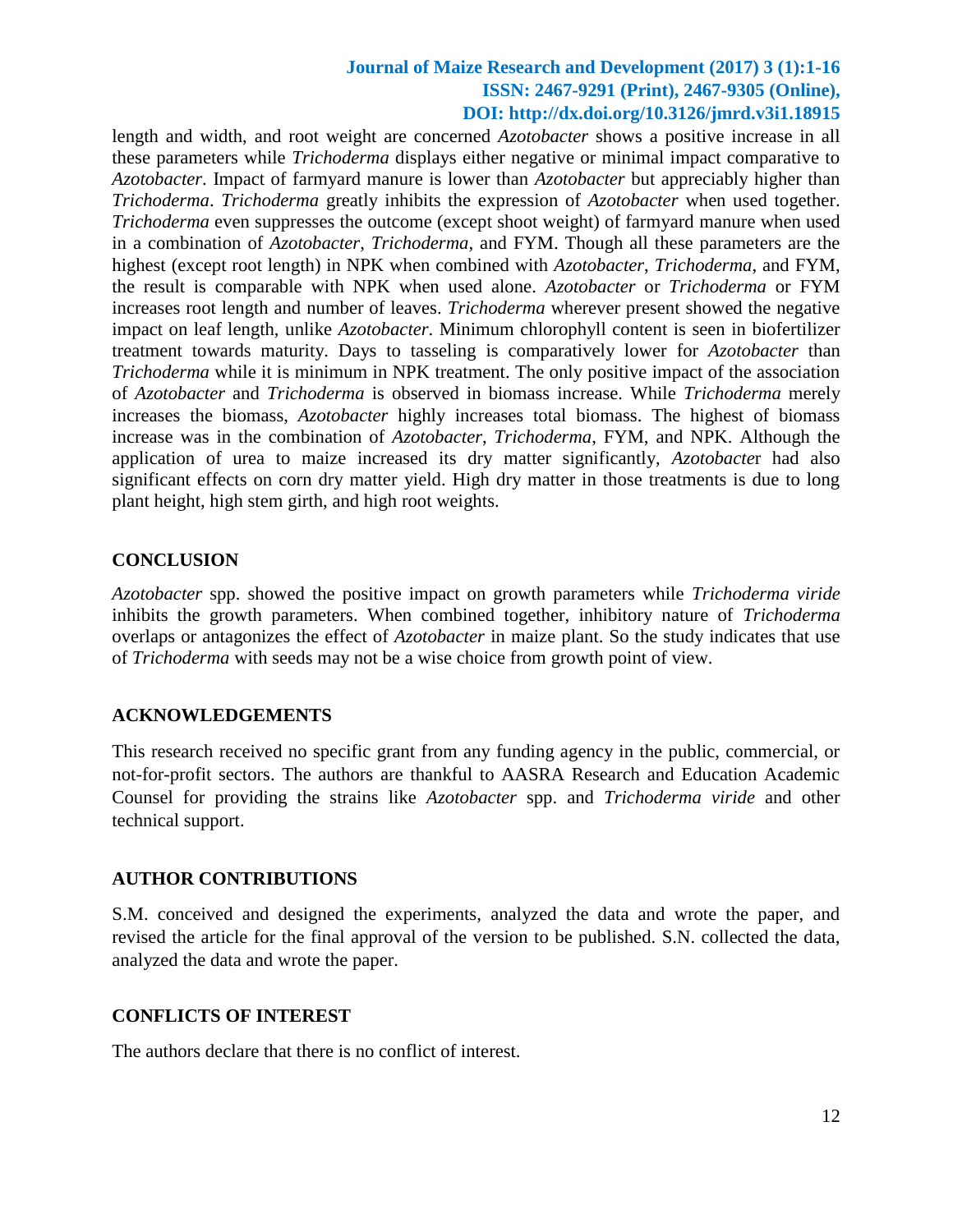#### **REFERENCES**

- Akladious, S. A., & Abbas, Md. S. (2014). Application of *Trichoderma harzianum* T22 as a biofertilizer supporting maize growth. *African Journal of Biotechnology*, *11*(35), 8672- 8683.<http://doi.org/10.5897/AJB11.4323>
- Alexandru, M., Lazăr, D., Ene, M., & Şesan, T. E. (2013). Influence of some *Trichoderma* species on photosynthesis intensity and pigments in tomatoes. *Romanian Biotechnological Letters*, *18*(4), 8499-8510.
- Amin, M. E. H. (2011). Effect of different nitrogen sources on growth, yield, and quality of fodder maize (*Zea mays* L.). *Journal of the Saudi Society of Agricultural Sciences*, *10*(1), 17-23. [https://doi.org/10.1016/j.jssas.2010.06.003.](https://doi.org/10.1016/j.jssas.2010.06.003)
- Amiri, A. & Rafiee, M. (2013). Effect of soil inoculation with *Azospirillum* and *Azotobacter* bacteria on nitrogen use efficiency and agronomic characteristics of corn. *Annals of Biological Research*, *4* (2), 77-79.
- Bákonyi, N., Bott, S., Gajdos, É., Szabó, A., Jakab, A., Tóth, B., Makleit, P., & Veres, S. Z. (2013). Using biofertilizer to improve seed germination and early development of maize. *Pol. J. Environ. Stud.*, 22, 1595-1599.
- Barakat, M. A. S. & Gabar, S. M. (1998). Effect of different biofertilizer types and nitrogen fertilizer levels on tomato plants. *Alexandria. Journal of Agricultural Research*, *43*(1), 149-160.
- Beyranvand, H., Farnia, A., Nakhjavan, S.H., & Shaban, M. (2013). The response of yield and yield components of maize (*Zea ma*ys L.) to different biofertilizers. *International journal of Advanced Biological and Biomedical Research, 1*(9), 1068-1077.
- Chandler, R. F. Jr. (1969). Plant morphology and stand geometry in relation to nitrogen. In J. D. Eastin, F. A. Haskins, C. Y. Sullivan, & C. H. M. Van Bavel (Eds.), *Physiological Aspects of Crop Yield*,(pp. 265-85). Madison, Wis: Am. Soc. Agron.
- Druzhinina, I. S., Kopchinskiy, A. G., & Kubicek, C. P. (2006). The first 100 *Trichoderma* species characterized by molecular data. *Mycoscience*, *47*, 55–64. <https://doi.org/10.1007/s10267-006-0279-7>
- El-Gamal, A. M. (1996). The response of potato in newly reclaimed areas to mineral nitrogen fertilizer levels and nitrogen-fixing biofertilizer Halex 2. *Assiut Journal of Agricultural Sciences, 27*, 89-99.
- El-Hoseiny, M. M. & Rabie, M. R. (1979). Effect of bacterization of maize seedings with *Azotobacter chroococcum* on their growth. *Egypt J. Microbiol*., *14* (1-2), 45-57.
- Eltelib, H. A., Hamad, M. A., & Ali, E. E. (2006). The effect of nitrogen and phosphorus fertilization on growth, yield, and quality of forage maize (*Zea mays* L.). *Journal of Agronomy*, *5*(3), 515-518.
- Farnia, A., & Ashjardi, V. (2015). Effect of nitrogen biofertilizers on yield and yield components of different maize (*Zea mays* L.) Cultivars. *International Journal of Life Sciences, 9*(5), 117-121.<http://dx.doi.org/10.3126/ijls.v9i5.12711>
- Hajieghrari, B. (2010). Effects of some Iranian *Trichoderma* isolates on maize seed germination and seedling vigor. *African Journal of Biotechnology. 9*(28), 4342-4347.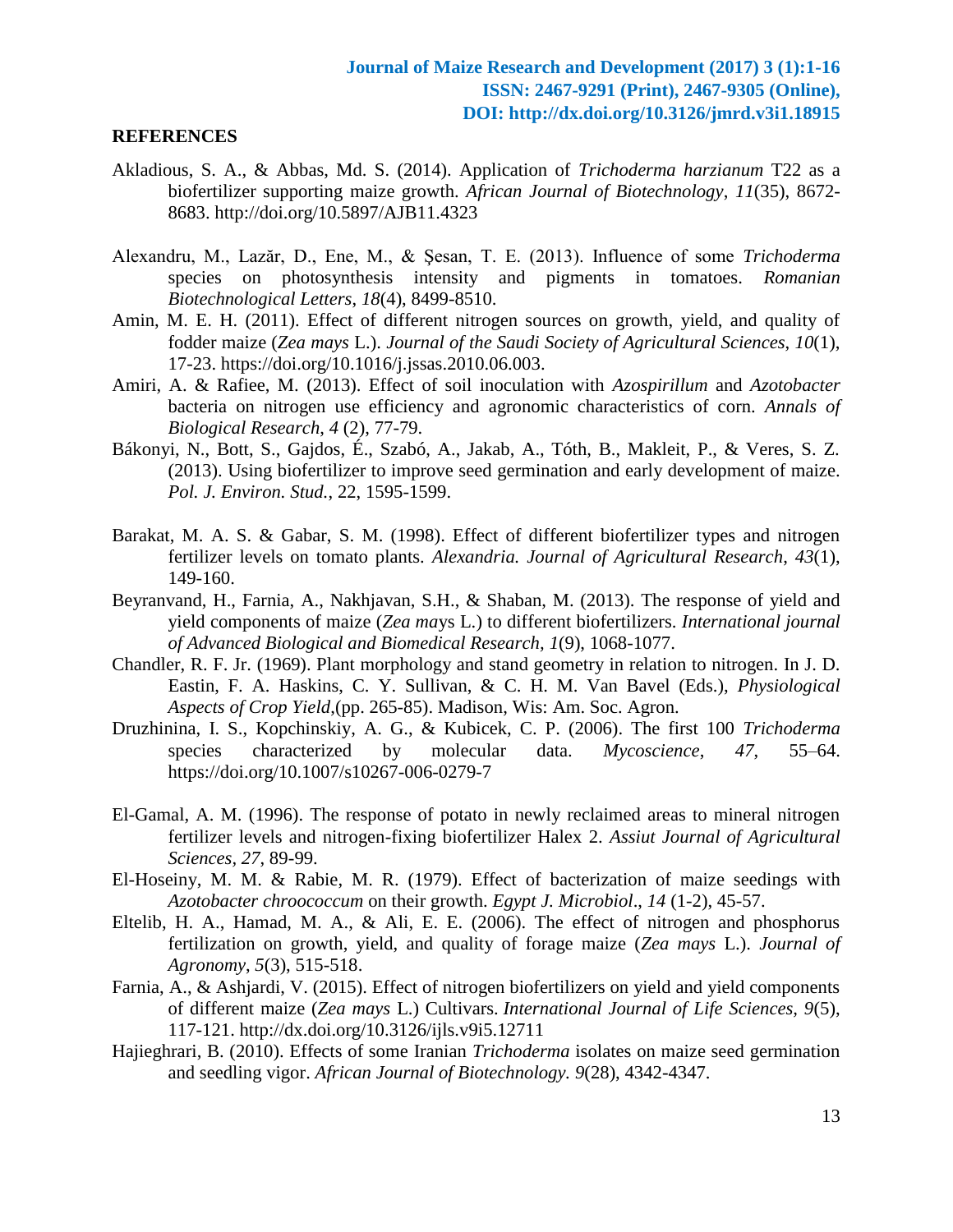- Harman, G.E., Petzoldt, R., Comis, A., & Chen, J. (2004). Interactions between *Trichoderma harzianum* strain T22 and maize inbred line Mo17 and effects of these interactions on diseases caused by *Pythium ultimum* and *Colletotrichum graminicola*. *Phytopathology. 94*(2), 147-53.
- Hermosa, R., Viterbo, A., Chet, I., & Monte, E. (2012). Plant-beneficial effects of *Trichoderma* and of its genes. *Microbiology, 158*, 17–25.
- HLPE, 2013. Biofuels and food security. A report by the High-Level Panel of Experts on Food Security and Nutrition of the Committee on World Food Security, Rome.
- Hoyos-Carvajal, L., Orduz, S., & Bissett, J. (2009). Growth stimulation in bean (*Phaseolus vulgaris* L.) by *Trichoderma*. *Biological Control*, *51*(3), 409-416, [https://doi.org/10.1016/j.biocontrol.2009.07.018.](https://doi.org/10.1016/j.biocontrol.2009.07.018)
- Jagnow, G., Hoflick, G., & Hoffmann, K. H. (1991). Inoculation of non-symbiotic rhizosphere bacteria: Possibilities of increasing and stabilizing yields. *Agnew Botanik*, *65*, 97-126.
- John, H.M. & Warren, H.L. (1967). Pasture and pasturage. In: Principle of Field Crop Production, pp. 257–258.
- Kaewchai, S., Soytong, K., & Hyde, K. D. (2009). Mycofungicides and fungal biofertilizers. *Fungal Diversity, 38*, 25- 50.
- KC, G., Karki, T. B., Shrestha, J., & Achhami, B. B. (2015). Status and prospects of maize research in Nepal. *Journal of Maize Research and Development*, *1*(1), 1–9. <https://doi.org/10.3126/jmrd.v1i1.14239>
- Kleifeld, O., & Chet, I. (1992). *Trichoderma harzianum* interaction with plants and effect on growth response. *Plant and Soil, 144*(2), 267-272.
- Köhl, J., & Schlösser, E. (1989). The decay of sclerotia of *Botrytis cinerea* by *Trichoderma* sp. at low temperatures, *J. Phytopathol*., 125: 320[.http://doi.org/10.1111/j.1439-](http://doi.org/10.1111/j.1439-0434.1989.tb01076.x) [0434.1989.tb01076.x](http://doi.org/10.1111/j.1439-0434.1989.tb01076.x)
- Kouchebagh, S. B., Mirshekari, B., & Farahvash, F. (2012). Improvement of corn yield by seed biofertilization and urea application. *World Applied Sciences Journal*. *16*(9), 1239-1242.
- Larimi, S. B., Shakiba, M., Mohammadinasab, A. D., & Vahed, M. M. (2014). Changes in nitrogen and chlorophyll density and leaf area of Sweet Basil (*Ocimum basilicum* L.) affected by biofertilizer and nitrogen application. *International Journal of Biosciences*, *5*(9), 256-265.
- Laxminarayana, K. (2001). Effect of *Azotobacter* and *Azospirillum* on yield performance of maize in hilly regions of Mizoram. *Indian Journal of Hill Farming, 14* (2), 134-137.
- Martin, P., Galatzle, A., Klob, W., Omay, H. & Schmdidt, W. (1989). Nitrogen-fixing bacteria in the rhizosphere quantification and hormonal effects on root development. *Z. Pflanzernahr Bodenk*., *152*, 237-245.
- McFadden, A.G., & Sutton, J.C. (1975). Relationship of populations of *Trichoderma* spp. in the soil to disease in maize. *Canadian Journal of Plant Science, 55*, 579- 586. <https://doi.org/10.4141/cjps75-085>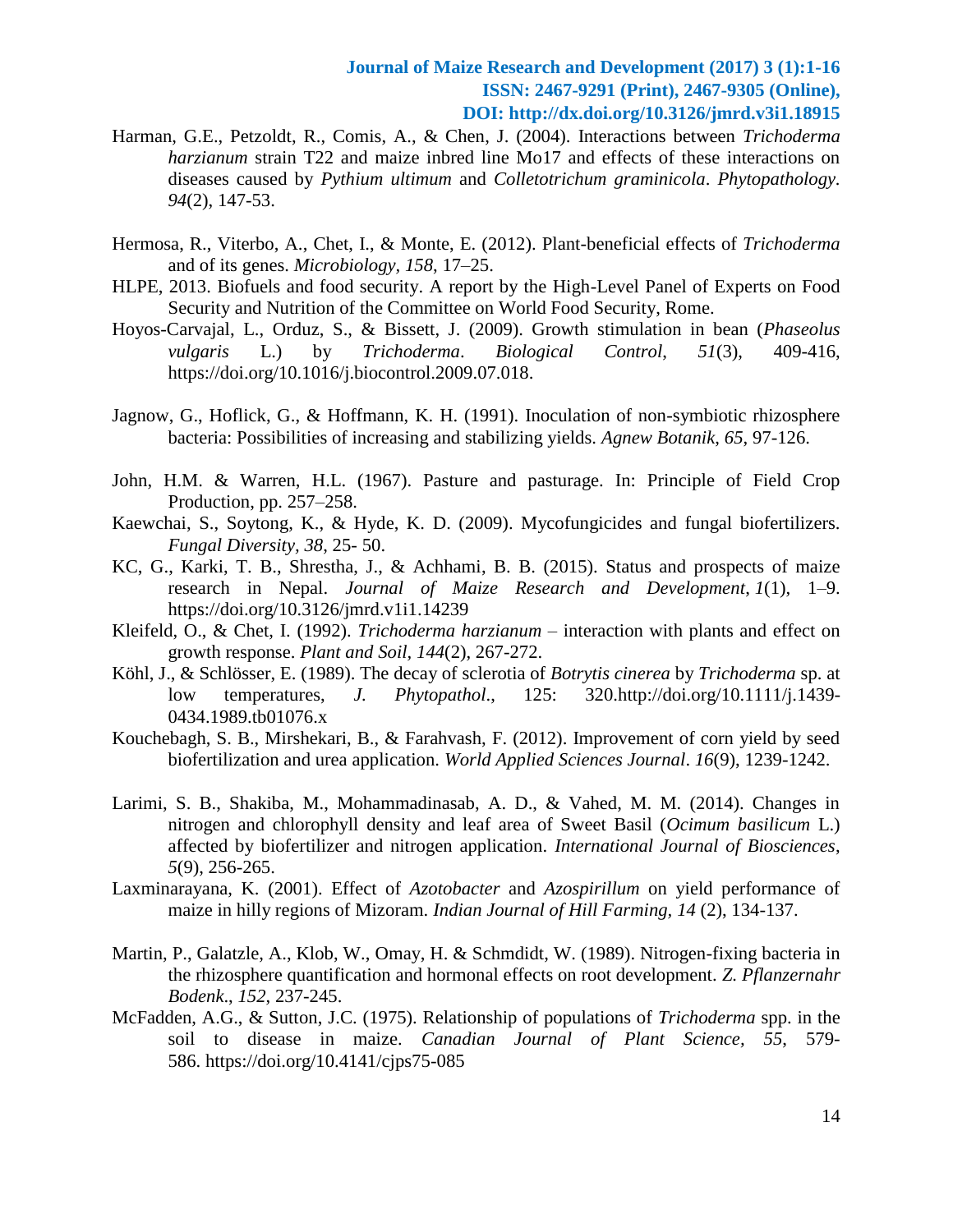- Menzies, J. G. (1993). A strain of *Trichoderma viride* pathogenic to germinating seedlings of cucumber, pepper, and tomato. *Plant Pathol*. 42, 784–791.https://doi.org/10.1111/j.1365- 3059.1993.tb01565.
- Mirza, M. S., Rasul, G., Mehnaz, S., Ladha, J. K., So, R. B., Ali S., & Malik, K. A. (2000). Beneficial effects of nitrogen-fixing bacteria on rice. In J. K. Ladha & P. M. Reddy (Eds.), *The Quest for Nitrogen Fixation in Rice* (pp. 191–204). Los Baños: IRRI.
- Molla, A. H., Haque, Md. M., Haque, Md. A., & Ilias, G.N.M. (2012). *Trichoderma*-enriched biofertilizer enhances production and nutritional quality of tomato (*Lycopersicon esculentum* Mill.) and minimizes NPK fertilizer use. *Agricultural Research*, *1*(3), 265– 272.<https://doi.org/10.1007/s40003-012-0025-7>
- Moreno, J., Lopez, J. G., Vela, G.R. (1986). Survival of *Azotobacter* spp. in dry soils. *App Env Microb*, *51*(1), 123–125.
- Moursi, M. A., Nour El-Din, N. A., El-Bagoury, O. H., Saad, A. O. M., & Ashour, N. I. (1998). Photosynthetic apparatus of maize plants as influenced by spraying with urea. In: Garab G. (Eds) Photosynthesis: Mechanisms and Effects. Springer, Dordrecht [https://doi.org/10.1007/978-94-011-3953-3\\_903](https://doi.org/10.1007/978-94-011-3953-3_903)
- Nieto, K. F. & Frankenberger Jr, W. T. (1991). Influence of adenine, isopentyl alcohol and *Azotobacter chroococcum* on vegetative growth of *Zea mays*. *Plant and Soil*, *135*, 213- 221.<https://doi.org/10.1007/BF00010909>
- Ogola, J. B. O., Wheeler, T. R., & Harris, P. M. (2002). Effects of nitrogen and irrigation on water use of maize crops. *Field Crop Research, 78*(2-3), 105-117. [https://doi.org/10.1016/S0378-4290\(02\)00116-8](https://doi.org/10.1016/S0378-4290(02)00116-8)
- Okajina, H., Taniyama, I., Kawakami, R., & Fujitsu, I., (1983). The nitrogen balance in the soils growing corn. *J. Facul. Agr. Hokkaido Univ*. *61*, 323–343.
- Okoroafor, I. B., Okelola, E. O., Edeh, O. N., emehute, V. C., Onu, C. N., Nwaneri, T. C., & Chinaka G. I. (2013). Effect of organic manure on the growth and yield performance of maize in Ishiagu, Ebonyi State, Nigeria. *Journal of Agriculture and Veterinary Science*, *5*(4), 28 -31.
- Olaniyan, A. B., Akintoye, H. A., & Balogun, M. A. (2004). Effect of different sources and rates of nitrogen fertilizer on growth and yield of sweet corn.<http://www.tropentag.de/2004/abstracts/full/146.pdf> [accessed 12 01 2017]
- Saravanakumar, K., Li, Y., Yu, C., Wang, Q., Wang, M., Sun, J., Gao, J., & Chen, J. (2017). Effect of *Trichoderma harzianum* on maize rhizosphere microbiome and biocontrol of *Fusarium* Stalk rot. *Scientific Reports*, *7*, 1771p. [http://doi.org/10.1038/s41598-017-](http://doi.org/10.1038/s41598-017-01680-w) [01680-w](http://doi.org/10.1038/s41598-017-01680-w)
- Shanthi, J., Santhi, V., Ramya, S., & Balagurunathan, R. (2012). Effect of *Azotobacter* spp. and phosphobacter bioinoculants on the growth of sunflower (*Helianthus annuus* L.). *World Journal of Agricultural Research Sciences*, *8*(2), 218-222.